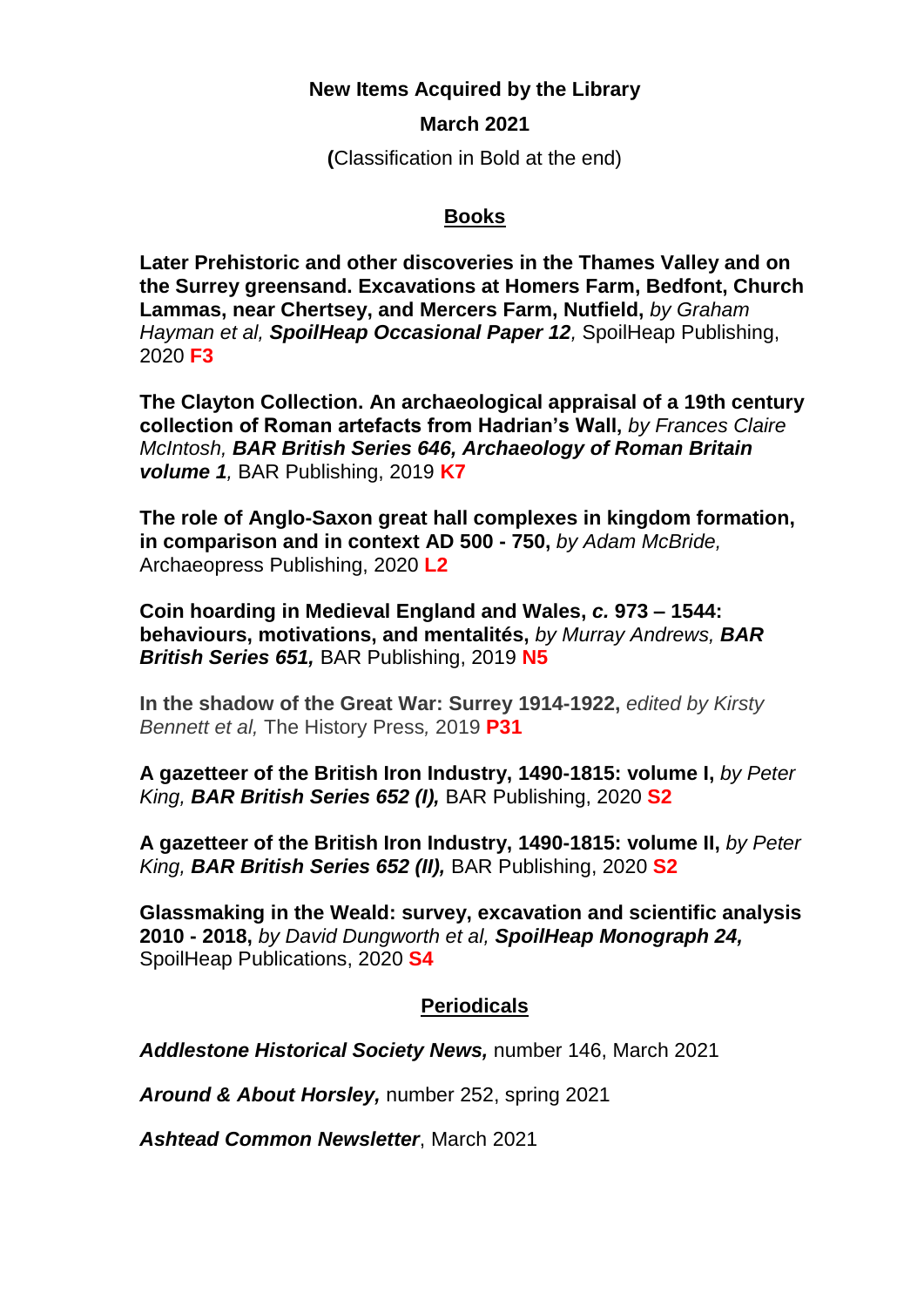*British Agricultural History Society enewsletter,* March 2021

*British Agricultural History Society enewsletter,* Mid-March 2021

*British Agricultural History Society latest News from LIBERAL – the Online Library of Rural and Agricultural Literature*, February 2021

*British Association for Local History e-Newsletter*, *How to Grow Your Local History Social Media Presence*, March 2021

*British Association for Local History e-Newsletter*, *Using Zoom for Local History and upcoming events*, March 2021

*Coulsdon Commons Newsletter*, March 2021

*Council for British Archaeology News, Upcoming Events,* March 2021

*Council for British Archaeology News, CBA Festival of Archaeology 2020 Highlight Report,* March 2021

*Council for British Archaeology South East Events and News, March 2021*

*Cumberland & Westmorland Antiquarian & Archaeological Society Newsletter*, number 96, spring 2021

*Current Archaeology*, issue 373, April 2021

*Current World Archaeology*, issue 106, April/May 2021

*Egham-by-Runnymede Historical Society Newsletter*, number 569, March 2021

*Historic England Newsletter*, March 2021

*Historic England Newsletter*, March (2) 2021

*Industrial Archaeology News*, number 196, spring 2021

*The Later Prehistoric Finds Group News*, March 2021

*Local History Records: The Journal of the Bourne Society*, volume 103, spring 2021

*Merton Historical Society Bulletin*, number 217, March 2021

*Newcastle Antiquaries Exchange e-newsletter*, 49, 28 February 2021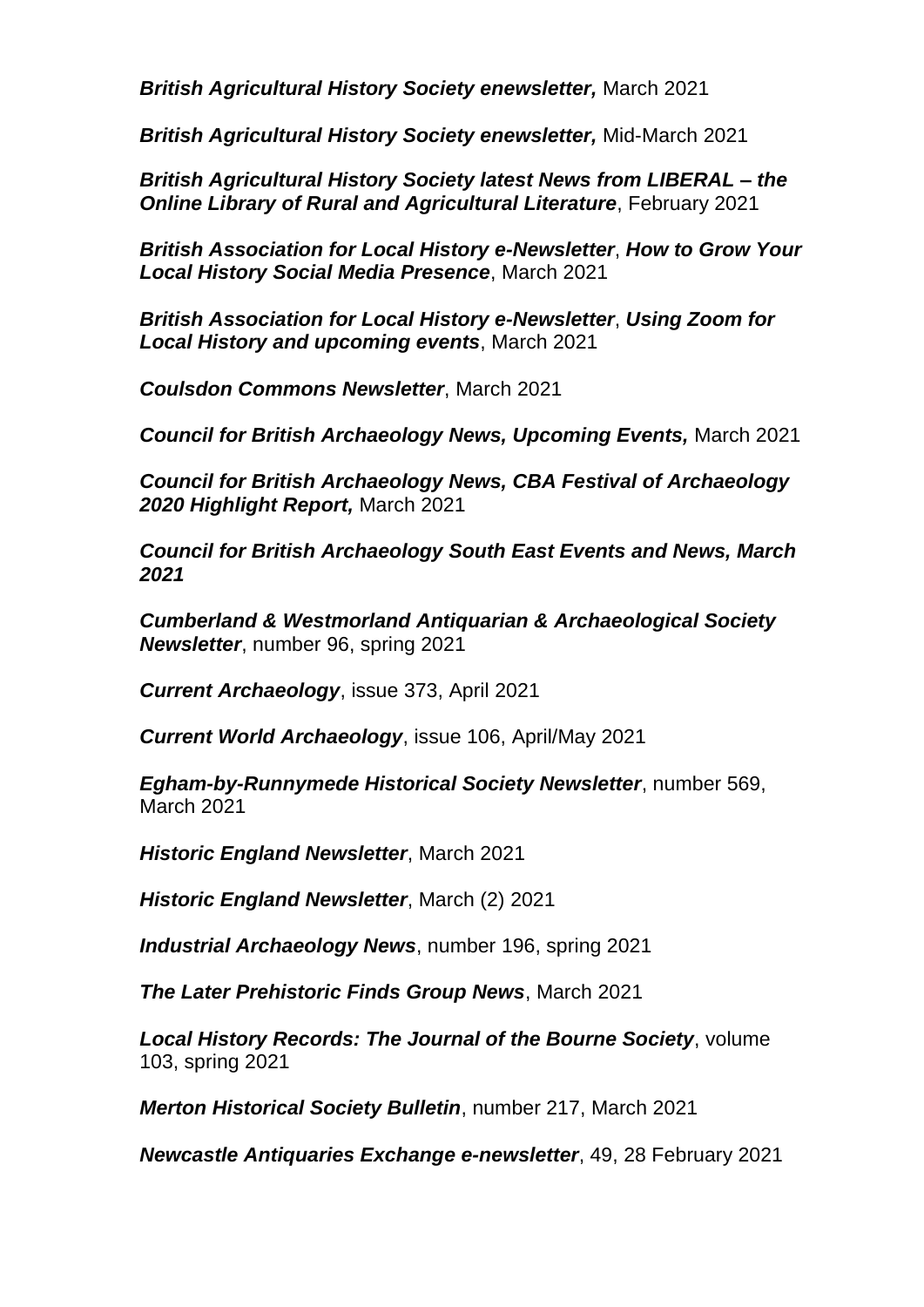*Newcastle Antiquaries Exchange e-newsletter*, 50, 7 March 2021 *Newcastle Antiquaries Exchange e-newsletter*, 51, 14 March 2021 *Newcastle Antiquaries Exchange e-newsletter*, 52, 21 March 2021 *Newcastle Antiquaries Exchange e-newsletter*, 53, 28 March 2021 *Open Spaces Society E-zine,* February 2021

*Rescue eNews,* February 2021

*Surrey Archaeological Society Prehistoric Group News,* 88, 2021 *Surrey Archaeological Society Prehistoric Group News,* 91, 2021 *Surrey Archaeological Society Prehistoric Group News,* 92, 2021 *Surrey Archaeological Society Prehistoric Group News,* 93, 2021 *Surrey Archaeological Society Prehistoric Group News,* 94, 2021 *Surrey Archaeological Society Prehistoric Group News,* 95, 2021 *Surrey Archaeological Society Prehistoric Group News,* 96, 2021 *Surrey Archaeological Society Prehistoric Group News,* 97, 2021 *Surrey Archaeological Society Prehistoric Group News,* 98, 2021 *Surrey Archaeological Society Prehistoric Group News,* 99, 2021 *Surrey Archaeological Society Prehistoric Group News,* 100, 2021 *Surrey Heritage News*, March 2021

*Surrey Hills Newsletter,* spring 2021

*Sussex Industrial Archaeology Society Newsletter,* number 189, January 2021

*Sussex Mills Group Newsletter*, number 189, January 2021

*Sussex Past: Sussex Archaeological Society's e-newsletter*, March 2021

*Sussex Past: Sussex Archaeological Society's members newsletter*, March 2021